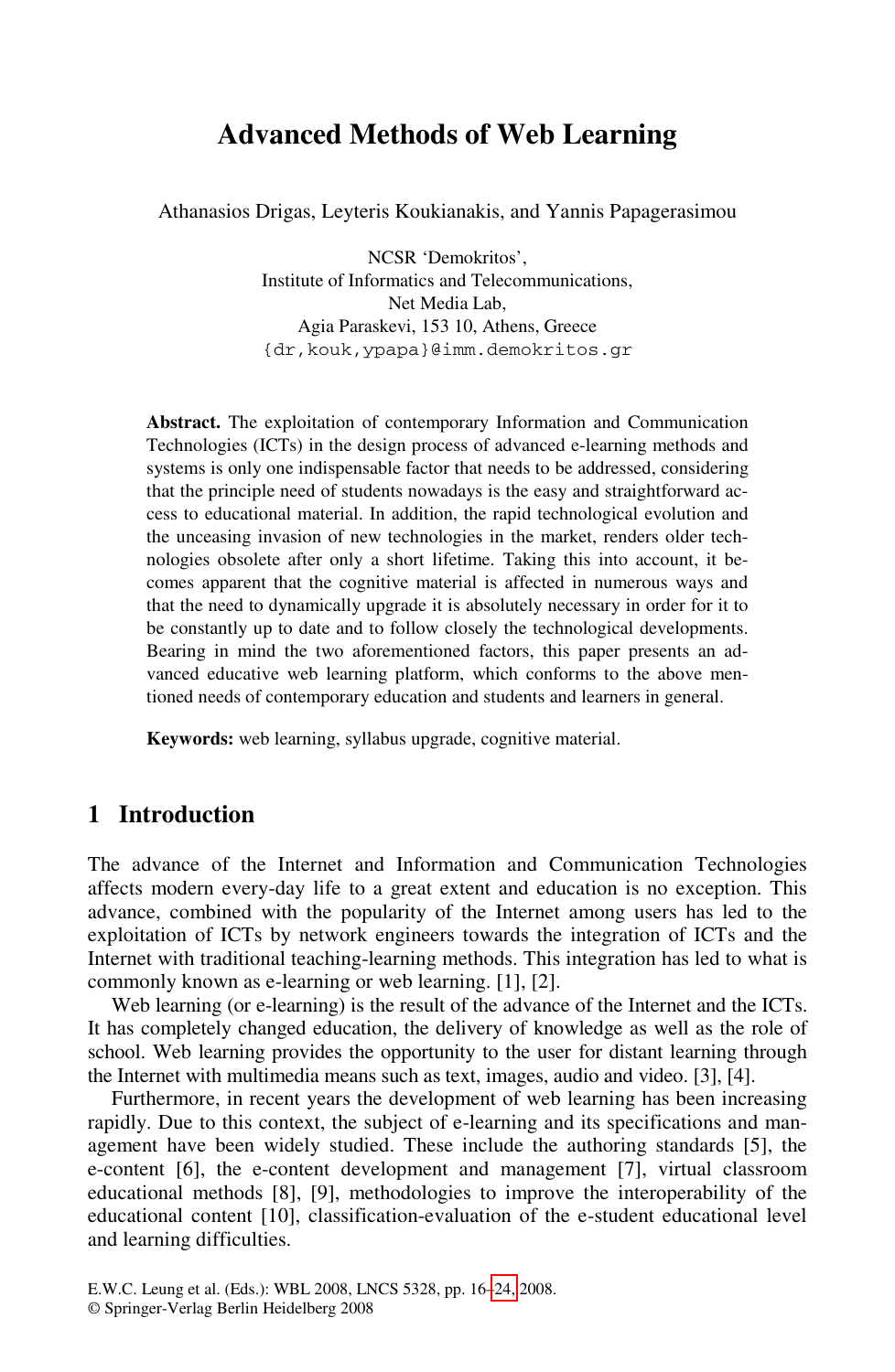Based on the above and aiming at creating a modern environment using user-friendly e-content, a special advanced web learning system was designed and developed for the dynamically adaptable education of students, based on a flexible-interoperable scheme of assistive informative and communicative tools and services. [11], [12], [13], [14], [15]

This web learning system was developed within the research activities and framework of Net Media Lab of N.C.S.R. 'Demokritos' and was based on the following facts. Firstly, education in general requires the dynamical adaptation of the syllabus. It is one of the most important features in an e-learning environment, whether it is about synchronous or asynchronous means of teaching-learning. In addition, it was established that the products of the market do not possess an embedded system that provides the opportunity for online operation and collaboration of the Instructors' Team, which dynamically reforms the syllabus.

## **2 An Introduction to the Web Learning System**

This web learning system introduces an innovative method for the reformation and upgrade of the syllabus as well as for the methodology of the educative content structure. The electronic environment is basically the medium for the disposition, modeling and adaptation of the syllabus. The implementation of this method will bring the continuous dynamical upgrade of the syllabus content according to the technological evolution and the market and social needs. More particularly, in order to achieve this reformation and upgrade of the syllabus as well as its continuous feeding based on the technology evolution and the special needs of contemporary society, the following tasks must be undertaken:

### **2.1 Continuous Upgrade of the Syllabus**

A considerable quantity of products and technologies are rendered obsolete due to the rapid technological advances, even in the course of one year. The capabilities of the informative and communicative mediums of the Internet render them very powerful supportive tools for the teaching procedure and methodology. Hence, it becomes more than apparent that the syllabus, which consists of text, audio, images and video must be dynamically reformed and adapted to the contemporary technological developments on an annual basis through a certain innovative procedure. This means that an  $A\%$  of the syllabus remains static, while the remaining  $B\%$  is dynamically reformed. By reformation we mean incorporation of new cognitive material in the already existing cognitive material rather than replacement. On the one hand, the stable A% represents basic theory knowledge and indispensable cognitive background. On the other hand, the variable B% represents the cognitive material that will be reformed by a special team of instructors - authors, in such a way in order to cover in full the new knowledge (techniques, products, methodologies) that have been developed in the meantime, satisfying hence, the needs of the market each time. The definition of these percentages (A % and B %) resulted from a detailed research of the market needs and are decided by the aforementioned special team of instructors - authors. The results showed that the B percentage, which is dynamically reformed, ranges between 25- 30% maximum.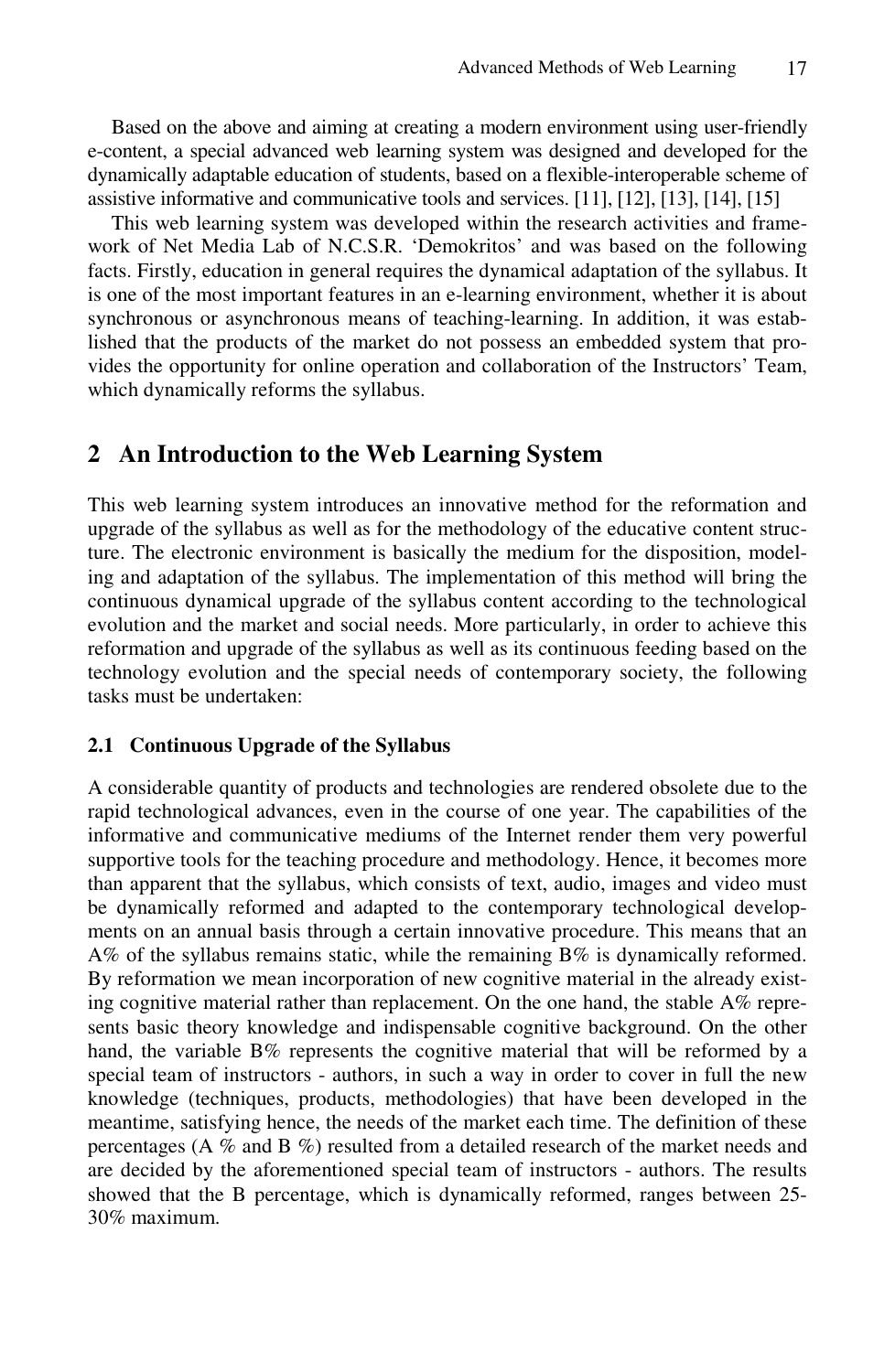Based on the results of the detailed research of the market needs the percentages (A % and B %) were applied to the entire syllabus. This resulted in the gradual upgrade of students' education through an up to date and innovative procedure-methodology. This way, the continuous (annual) update of the instructed material is achieved, according to the rapid developments in the technological, social, pedagogical and geopolitical fields. Following closely the technological developments (products, techniques), which have the potential to drastically change the cognitive content of the educational material even within a year, gives the opportunity to new students to acquire indispensable up to date knowledge about new products and technical solutions, which will continuously upgrade their skills and will render them competitive members of the society and the market field.

#### **2.2 The Authors Group**

It was essential to the progress of the project to form a group of authors, allocated within the Greek borders and which will be responsible for the modeling and reforming of the syllabus. This context contributes to the redefining of the authors' instructors' role as they participate actively in the modeling and reformation of the syllabus' content as members of a forum. With this context in mind the following tasks were undertaken: Firstly, a forum that is composed of authors-instructors and members of scientific institutions, for the conveyance of knowledge and know how was created with the support of network technology. Secondly, collaboration between the authors-instructors' team, the industry and the scientific institutions through the aforementioned forum was initiated for the up to date informing and knowledge of new products and technologies. This forum contributes to the improvement of the conveyance of information and knowledge to and from the industry, the teachersinstructors and the students. Through specific actions, the forum informs the aforementioned interested parties about new products, their prices and availability. In addition, this program contributes to the upgrade of the quality of the educative work not only with the use of innovative methods but also with the support of the authorinstructor with newly updated educative material and electronic aids. Towards this direction, suitable educative material for the basic education and distance training through the Internet was produced and presented through the Web and a multi-subject database was created on the Web, which contains an electronic catalogue for new products, a terminology dictionary and a bibliography reference.

## **3 Web Learning Platform Presentation**

The tools and services that were used for the design of this web learning platform are distinguished into two groups: the 'informative' and the 'communicative' tools. On the one hand, the 'informative' tools are divided into the purely informative and the supportive tools and include services related to the educational material and its presentation. On the other hand, the 'communicative' tools are divided into real time and non real time tools and include services that allow the communication of the different user groups. In particular, the 'informative' tools comprise the following: web directory, courses material, courses schedule, glossaries, references, video and audio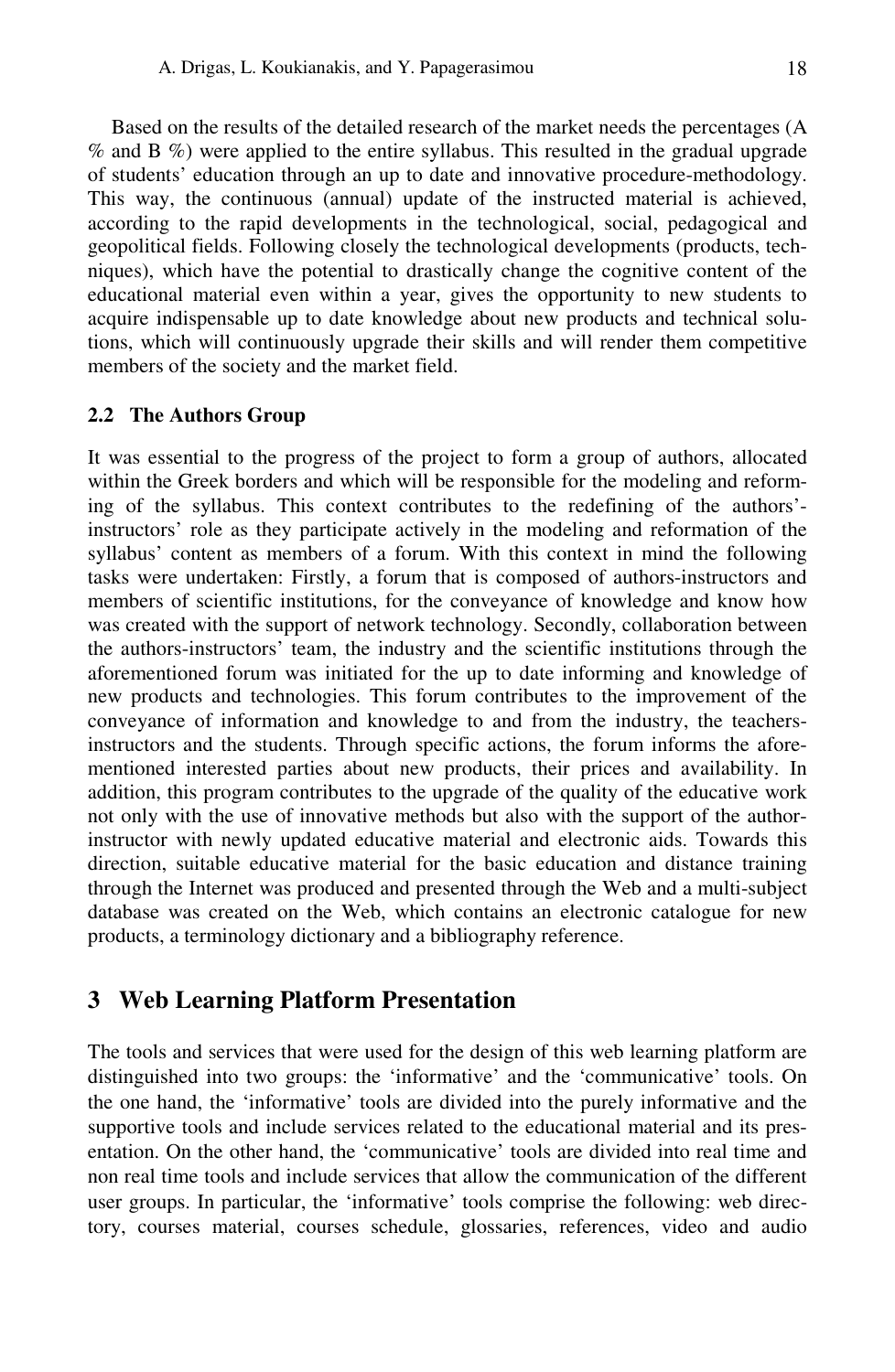lectures, calendar-events, news, announcements and mailing lists. On the other hand, the 'supportive' tools comprise: exercises, examples and tests. As far as the communicative tools are concerned, in the 'real time' category the tools comprise: video and audio conference, instant messaging and chat. One the other hand, the 'non real time' tools comprise: discussion forums, message boxes, e-mail, video and audio e-mail.

The use of the communicative tools ensures the online collaboration and communication of the group of instructors-authors. This instructors-authors team uses the aforementioned tools, composes and uploads the dynamically adapted and reformed part of the syllabus (B %), which is added to the already existing syllabus. Hence, the instructors-teachers of the e-environment have access to the updated syllabus without having to get implicated in the reformation process. This web learning platform relates and manages the tools to the educational material courses according to the specific user level permissions. The e-environment distinguishes four user levels, namely, administrator, instructor-teacher/author, student and unauthorized user, each of which possesses a different role in the system as well as different supporting tools. Each of them interacts with the other through the relative tools of each level.

#### **3.1 Administrative Tools**

The role of the administrator is to coordinate and manage the web learning platform through the use of the administrative tools. The administrator determines which user level-group has the permission to use the corresponding tools and services. Moreover, the administrator can communicate with the instructor in order to be kept informed about the progress of the instructors' courses.

The environment provides administrative tools that are divided into three groups as follows: management of general services, management of 'informative' services and management of 'communicative' services (Fig. 1). The transactions executed in each group concern the retrieval, insertion and update of the corresponding data. In particular, the ''general services'' group of tools includes management of the data structures of: news, events, announcements and the users. The management of the 'informative' services is of major importance, as it enables the administrator to determine the type and the number of seminars, classes, courses, instructors and students. The 'communicative services' group includes services through which the administrator can manage: announcements, the e-library of courses and the discussion forum. Moreover, through certain services the administrator communicates with each of the instructors separately.

#### **3.2 Instructor Tools**

This particular web learning platform distinguishes two kinds of instructors: the instructor-author, who is a member of the authors' group, which is responsible for the dynamical adaptation and reformation of the syllabus and the instructor-teacher, whose only responsibility is the teaching of the courses. Normally, the instructorauthor can be an instructor-teacher simultaneously, while the opposite is rare.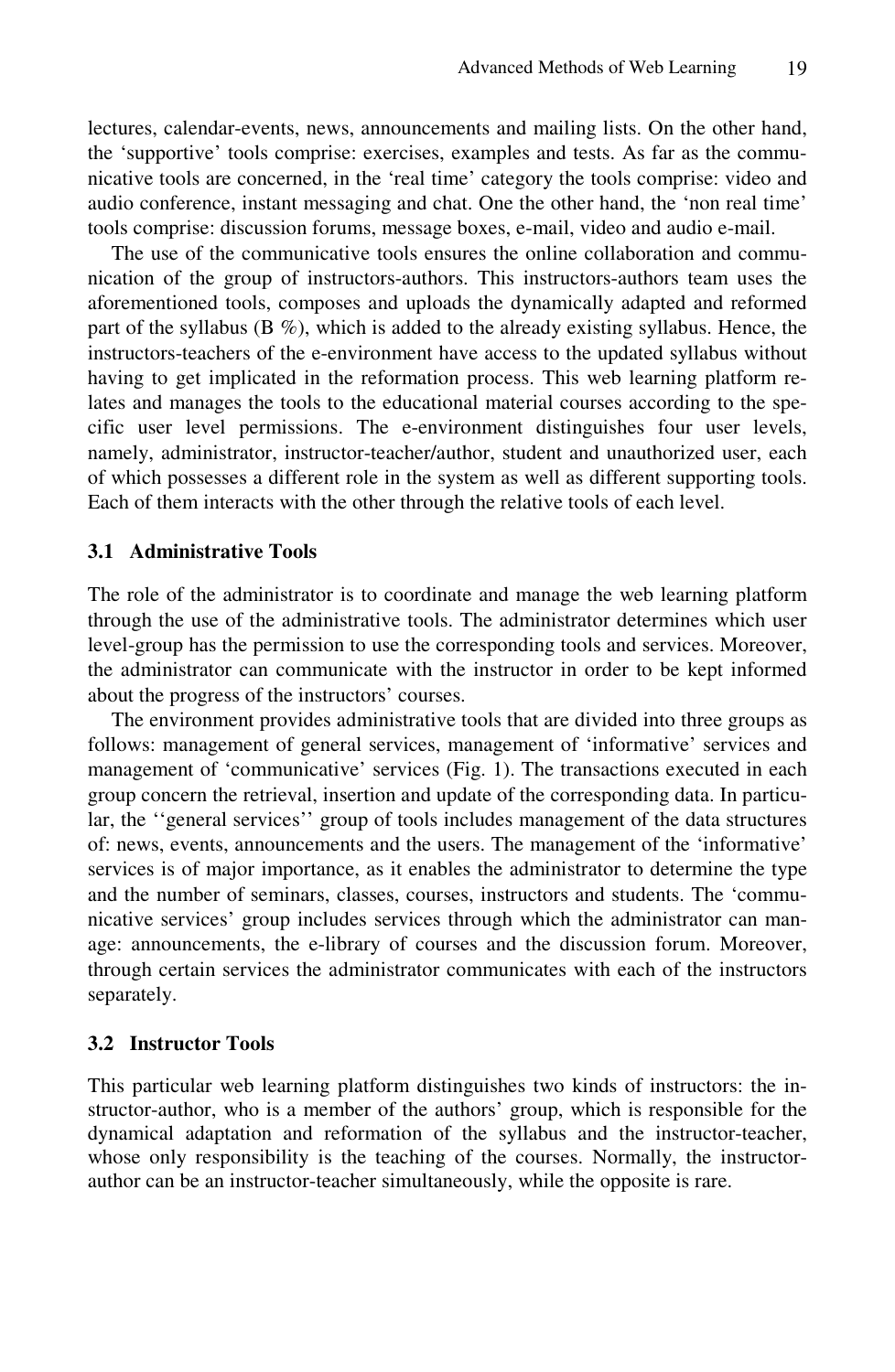

**Fig. 1.** Administrative tools

The instructors-authors, who form the group of authors determine, reform and adapt the educational material and also determine the way that the material will be presented to the instructor-teacher, the students and to the entire Internet community. Their communication and tasks take place online through the use of the various communicative tools such as discussion forums. On the other hand, the instructorsteachers access the e-content that is uploaded by the instructors-authors and use it for the teaching of the courses.

In addition, there is the possibility of communication between the instructorteacher and the students, which aims at the resolution of questions. The provided tools help the instructor to organize the course in a way that will help the students in the direct comprehension of the courses (Fig. 2). Finally the tools enable the instructorteacher to conceive the learning weaknesses of his/her students, and to select the education process of each course. In particular, the instructors' tools can be divided into three groups as follows.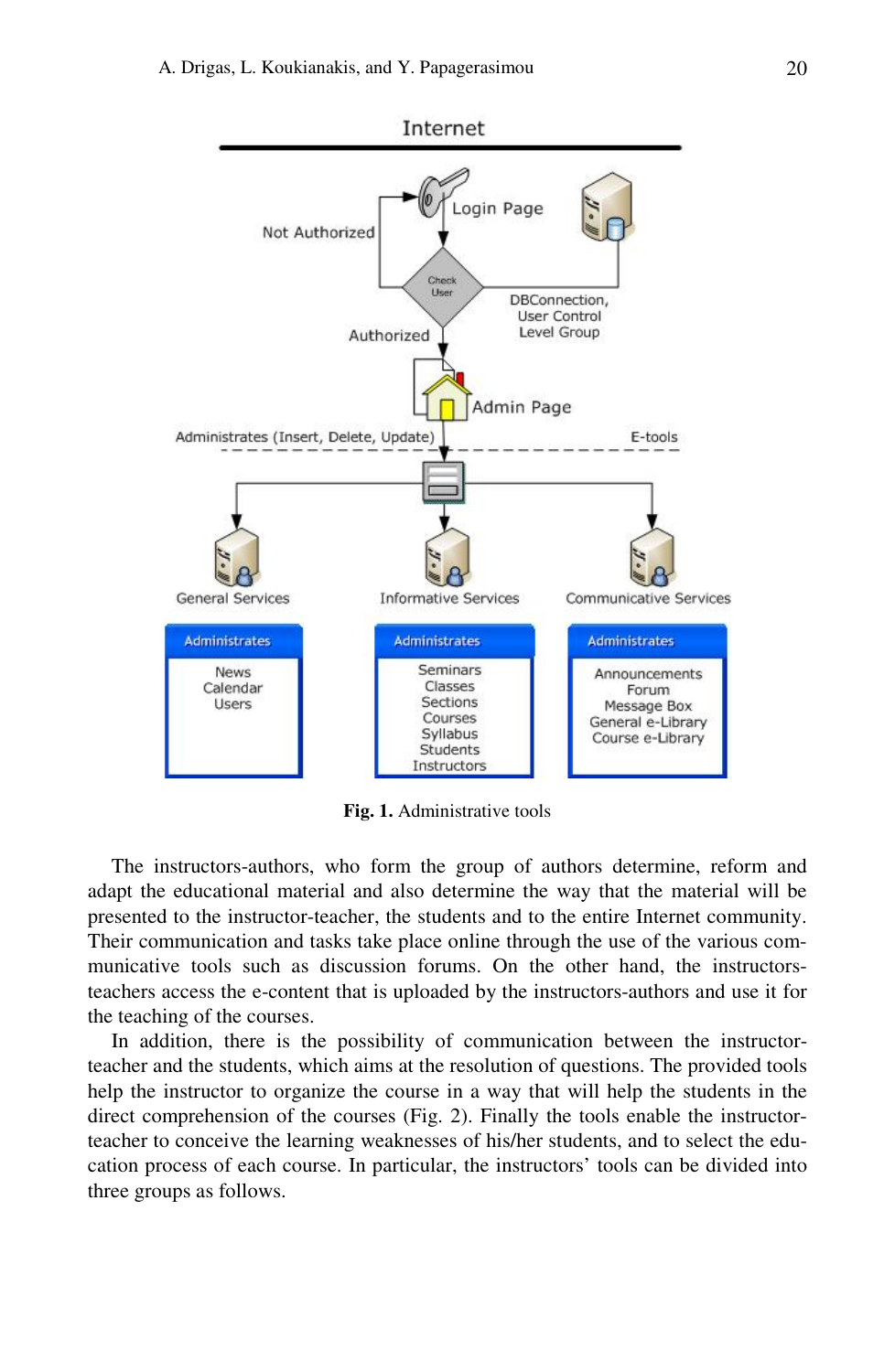

**Fig. 2.** Instructor tools

The first group includes general services such as management tools of news, events, courses retrieval/search, the syllabus and the educational material. The second group includes tools that allow the fast access to the already consulting material such as: examples, exercises, tests, glossary, references, web links, the e-library, announcements, solutions of exercises and discussions between students and instructors. Finally, the third and more basic group of the instructors' services is the one that enables the instructors-authors to reform, adapt and manage the educational material (chapters, sub-chapters, paragraphs) and the accompanying material (examples, exercises, tests, glossary, references, web links, e-library, announcements). In addition, there is the management of the discussions between the instructors-teachers and their students for the answer of questions, the discussions with the students on the practical application of the educational subjects and the message box from personal communication with the administrator.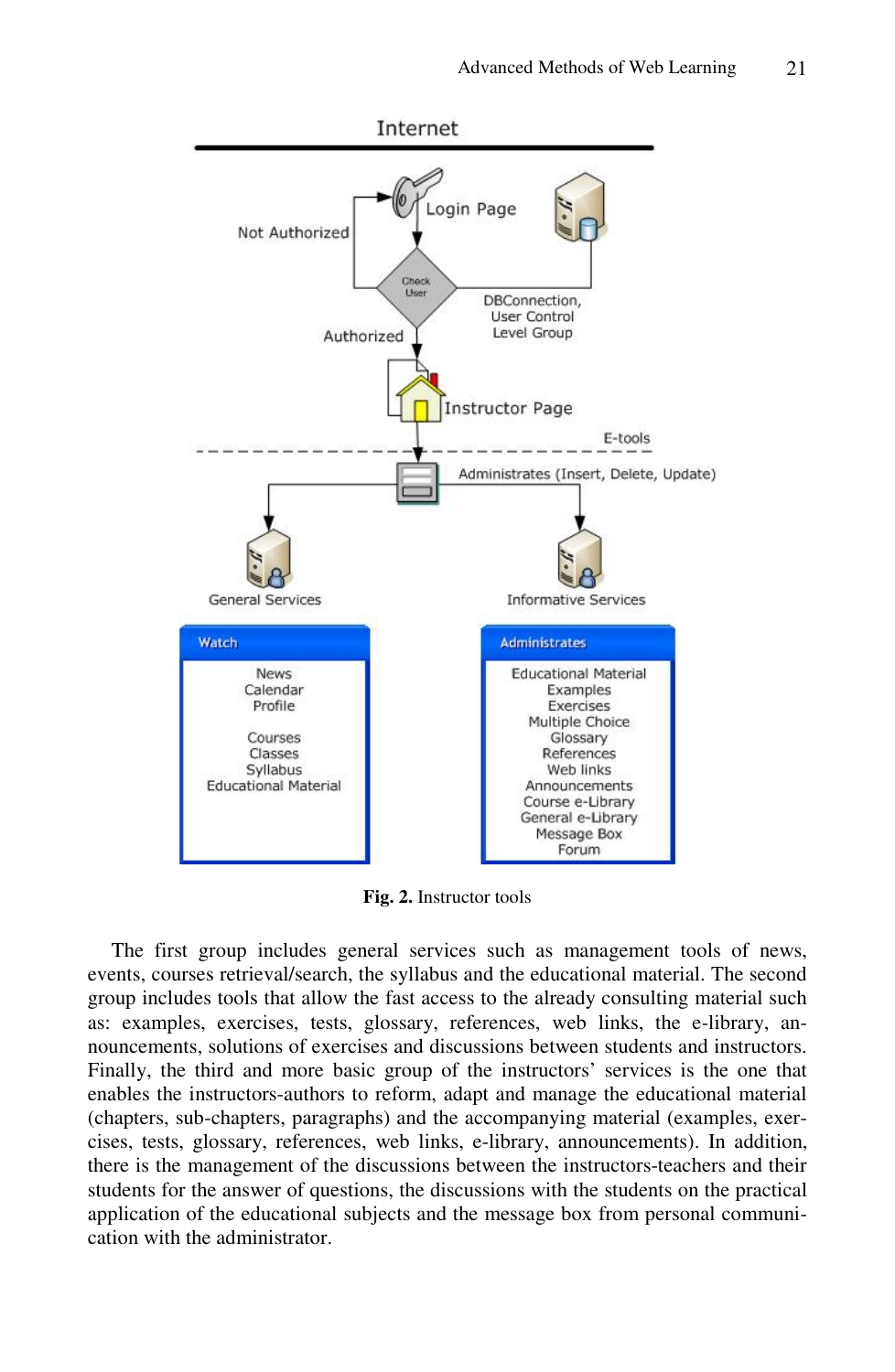

**Fig. 3.** Student tools

### **3.3 Student Tools**

Students have access to all the information and services, at all times. This way, continuous access to knowledge and consequently, better course comprehension is achieved (Fig. 3). Students determine the successful development of the seminars and courses. Moreover, the students read the educational material registered by the team of instructors-authors and communicate and pose questions to the instructor-teacher and they are the ones that try to resolve exercises or questions of multiple choices.

Student tools are divided into two groups of tools. Firstly, into general services, which allow the fast access to: news, events, courses, the syllabus and educational material. The second group includes tools that allow the fast access to the consulting material: examples, exercises, solutions of exercises, multiple choices, glossary, references, web links, e-library. What is important in this group is the possibility of communication with the instructor-teacher via the discussion forums. Moreover, the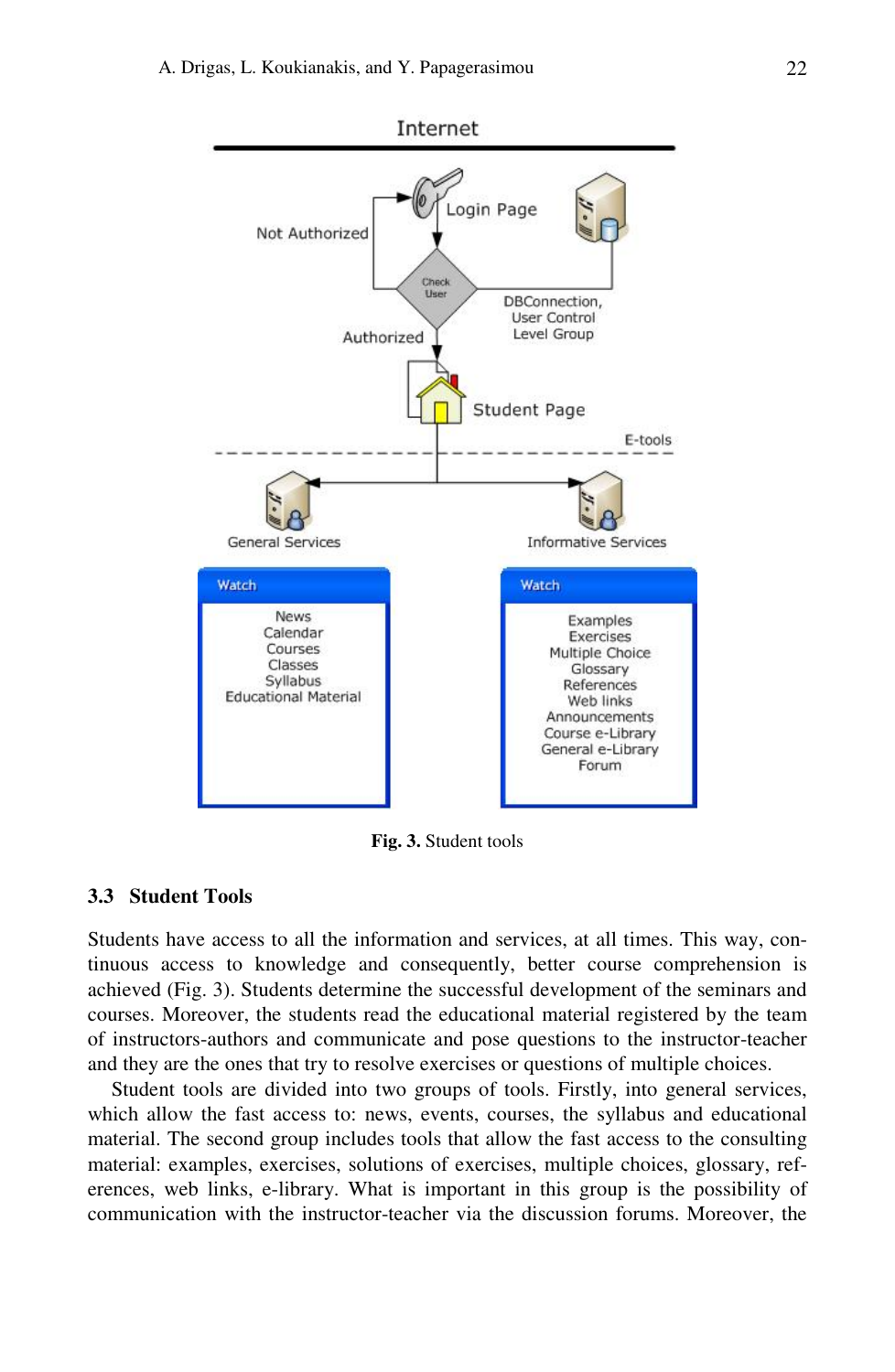student has access to the answers of his/her questions and also has the opportunity to discuss with the instructor, the practical application of the theoretical subjects.

### **3.4 Unauthorized User**

This level provides the possibility to the unauthorized user - visitor to browse through the e-content of the courses of the web learning platform. The innovation of this level lies in the fact that the visitor can have access to the consulting material for each course, but also to the discussion forums. Finally, this level follows the standard 'knowledge-access for all', giving the permission to the random visitor to obtain the knowledge of his/her object of interest.

## **4 Conclusions**

Concluding, it is easy to realize the benefits of applying dynamical adaptation functions for the syllabus for all the interested users. First and foremost, there was the undoubted upgrade of the cognitive standard of both the teachers and the students. The continuous reformation of the syllabus brings up to date cognitive material to the students rendering them more competitive and enhancing their knowledge and skills according to the rapidly accelerating technological and market developments. In addition, the role of the instructor-author is upgraded to a great extent rendering him/her an active member of the education society as (s)he is now the molder of the educative program. Finally, the social role and the operation framework of schools changes drastically and there is an overall improvement of the educative results. The didactic methodology in the classroom changes as well as the classroom itself as there is the possibility for certain students to attend classes from a distance (distance learning). These changes and upgrades take place through the prism of globalization and in the following units: new pedagogical teaching techniques, social education and the role of the citizen in Europe and finally, European education.

## **References**

- 1. Tavangarian, D., Leypold, M.E., Nölting, K., Röser, M., Voigt, D.: Is E-Learning the Solution for Individual Learning? Electronic Journal of E-Learning (EJEL) 2(2) (2004)
- 2. Colace, F., DeSanto, M., Vento, M.: Evaluating Online Learning Platforms: A Case Study. In: 36th Hawaii International Conference on System Sciences. IEEE Press, Los Alamitos (2003)
- 3. Humar, I., Pustisek, M., Bester, J.: Developing Dynamic Educational Material with Integrated Mathematical Notation for Web-Based E-Learning System. In: 33rd ASEE/IEEE Frontiers in Education Conference, pp. T3F19–24. IEEE Press, Los Alamitos (2003)
- 4. Drigas, A.S., Koukianakis, L.: A Modular Environment for E-Learning and E-Psychology Applications. In: 4th WSEAS International Conference on Applied Informatics and Communications, pp. 2062–2067 (2004)
- 5. Casadei, G., Magnani, M.: Assessment Strategies of an Intelligent Learning Management System. In: International Conference on Simulation and Multimedia in Engineering Education (2003)